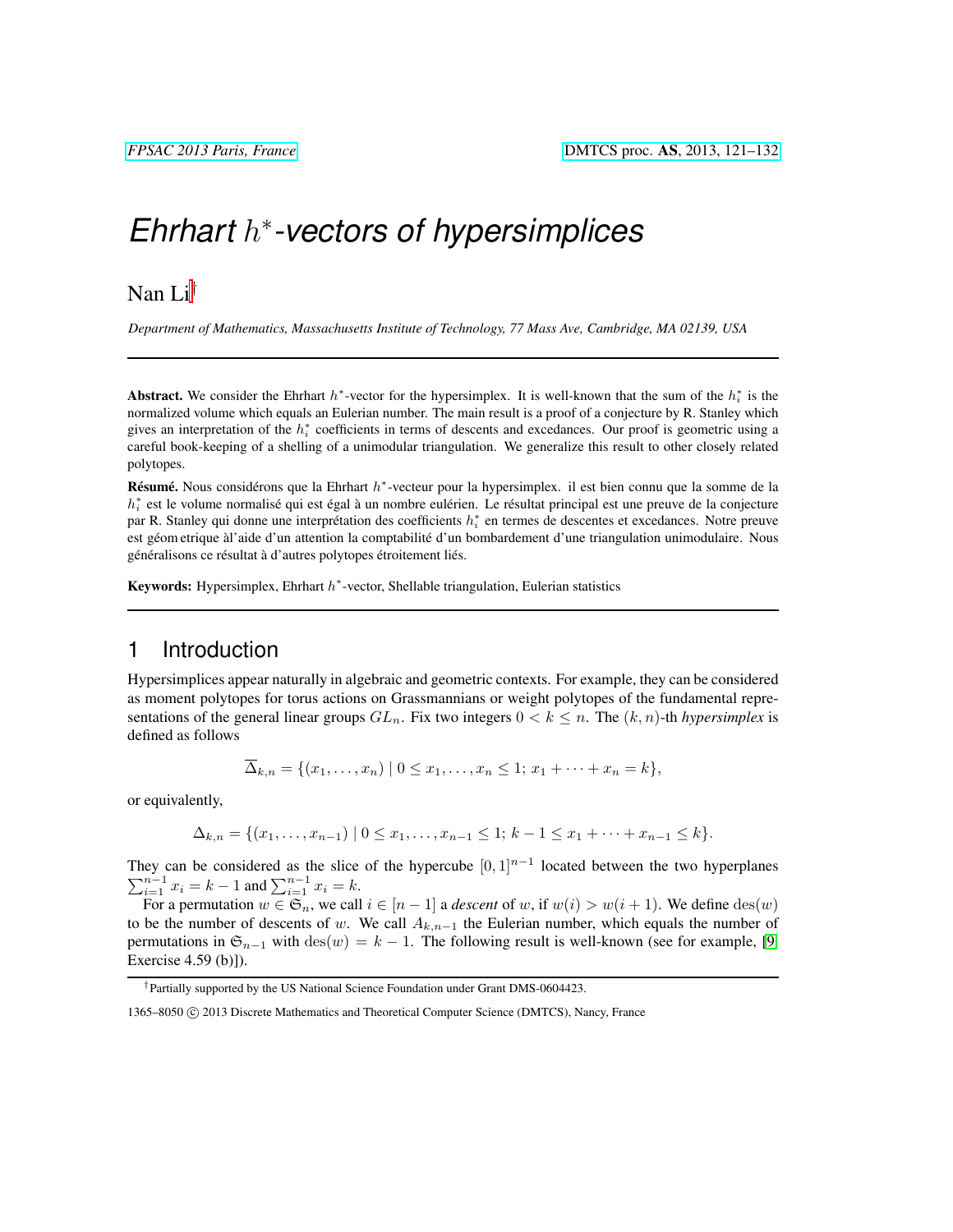#### **Theorem 1.1 (Laplace)** *The normalized volume of*  $\Delta_{k,n}$  *is the Eulerian number*  $A_{k,n-1}$ *.*

Let  $S_{k,n}$  be the set of all points  $(x_1, \ldots, x_{n-1}) \in [0,1]^{n-1}$  for which  $x_i < x_{i+1}$  for exactly  $k-1$  values of i (including by convention  $i = 0$ ). Foata asked whether there is some explicit measure-preserving map that sends  $S_{k,n}$  to  $\Delta_{k,n}$ . Stanley [\[6\]](#page-11-1) gave such a map, which gave a triangulation of the hypersimplex into  $A_{k,n-1}$  unit simplices and provided a geometric proof of Theorem [1.1.](#page-0-0) Sturmfels [\[10\]](#page-11-2) gave another triangulation of  $\Delta_{k,n}$ , which naturally appears in the context of Gröbner bases. Lam and Postnikov [\[5\]](#page-11-3) compared these two triangulations together with the alcove triangulation and the circuit triangulation. They showed that these four triangulations are identical. We call a triangulation of a convex polytope *unimodular* if every simplex in the triangulation has normalized volume one. It is clear that the above triangulations of the hypersimplex are unimodular.

Let  $P \in \mathbf{Z}^N$  be any *n*-dimensional integral polytope (its vertices are given by integers). Then Ehrhart's theorem tells us that the function

$$
i(\mathcal{P}, r) := \#(r\mathcal{P} \cap \mathbf{Z}^N)
$$

is a polynomial in  $r$ , and

<span id="page-1-0"></span>
$$
\sum_{r\geq 0} i(\mathcal{P}, r)t^r = \frac{h^*(t)}{(1-t)^{n+1}},
$$

where  $h^*(t)$  is a polynomial in t with degree  $\leq n$ . We call  $h^*(t)$  the  $h^*$ -polynomial of P, and the vector  $(h_0^*, \ldots, h_n^*)$ , where  $h_i^*$  is the coefficient of  $t^i$  in  $h^*(t)$ , is called the  $h^*$ -vector of P. We denote its term by  $h_i^*(P)$ . It is known that the sum  $\sum_{i=0}^n h_i^*(P)$  equals the normalized volume of P.

Katzman [\[3\]](#page-11-4) proved the following formula for the  $h^*$ -vector of the hypersimplex  $\Delta_{k,n}$ . In particular, we see that  $\sum_{i=0}^{n} h_i^* (\Delta_{k,n}) = A_{k,n-1}$ . Write  $\binom{n}{r}$  to denote the coefficient of  $t^r$  in  $(1+t+t^2+\cdots+t^{\ell-1})^n$ . Then the  $h^*$ -vector of  $\Delta_{k,n}$  is  $(h_0^*(\Delta_{k,n}), \ldots, h_{n-1}^*(\Delta_{k,n}))$ , where for  $d = 0, \ldots, n-1$ 

$$
h_d^*(\Delta_{k,n}) = \sum_{i=0}^{k-1} (-1)^i \binom{n}{i} \binom{n}{(k-i)d-i}_{k-i}.
$$
 (1)

Moreover, since all the  $h_i^*(\Delta_{k,n})$  are nonnegative integers ([\[7\]](#page-11-5)) (this is not clear from [\(1\)](#page-1-0)), it will be interesting to give a combinatorial interpretation of the  $h_i^*(\Delta_{k,n})$ .

The *half-open hypersimplex*  $\Delta'_{k,n}$  is defined as follows. If  $k > 1$ ,

$$
\Delta'_{k,n} = \{ (x_1, \ldots, x_{n-1}) \mid 0 \le x_1, \ldots, x_{n-1} \le 1; k-1 < x_1 + \cdots + x_{n-1} \le k \},
$$

and

<span id="page-1-1"></span>
$$
\Delta'_{1,n} = \Delta_{1,n}.
$$

We call  $\Delta'_{k,n}$  "half-open" because it is basically the normal hypersimplex with the "lower" facet removed. From the definitions, it is clear that the volume formula and triangulations of the usual hypersimplex  $\Delta_{k,n}$ also work for the half-open hypersimplex  $\Delta'_{k,n}$ , and it is nice that for fixed n, the half-open hypersimplices  $\Delta'_{k,n}$ , for  $k = 1, \ldots, n-1$ , form a disjoint union of the hypercube  $[0, 1]^{n-1}$ . From the following formula for the  $h^*$ -polynomial of the half-open hypersimplices, we can compute the  $h^*$ -polynomial of the usual hypersimplices inductively. Also, we can compute its Ehrhart polynomial.

For a permutation w, we call i an *excedance* of w if  $w(i) > i$  (a *reversed excedance* if  $w(i) < i$ ). We denote by  $exc(w)$  the number of excedances of w. The main theorems of the paper are the following.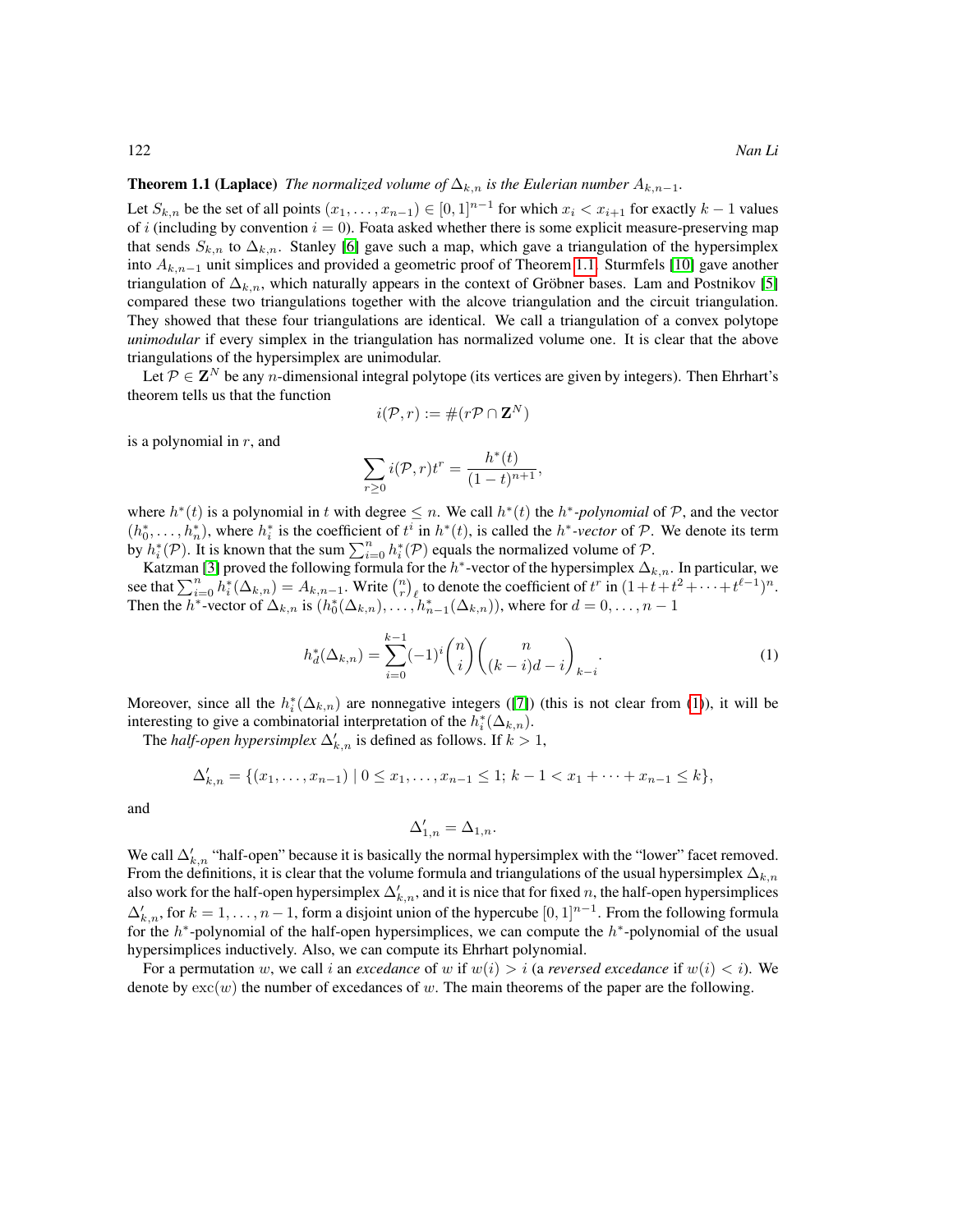**Theorem 1.2** The  $h^*$ -polynomial of the half-open hypersimplex  $\Delta'_{k,n}$  is given by

$$
\sum_{\substack{w \in \mathfrak{S}_{n-1} \\ \text{exc}(w)=k-1}} t^{\text{des}(w)}
$$

.

.

We prove this theorem first by a generating function method (in Section 2) and second by a geometric method, i.e., giving a shellable triangulation of the hypersimplex (in Sections 4). In Section 3, we will provide some background.

We can define a different shelling order on the triangulation of  $\Delta'_{k,n}$ , and get another expression of its h ∗ -polynomial using descents and a new permutation statistic called *cover* (see its definition in Lemma [5.4\)](#page-9-0).

<span id="page-2-0"></span>**Theorem 1.3** *The*  $h^*$ -polynomial of  $\Delta'_{k,n}$  is

$$
\sum_{\substack{w \in \mathfrak{S}_{n-1} \\ \text{des}(w)=k-1}} t^{\text{cover}(w)}
$$

Combining Theorem [1.3](#page-2-0) with Theorem [1.2,](#page-1-1) we have the equal distribution of (exc, des) and (des, cover):

#### Corollary 1.4

$$
\sum_{w \in \mathfrak{S}_n} t^{\text{des}(w)} x^{\text{cover}(w)} = \sum_{w \in \mathfrak{S}_n} t^{\text{exc}(w)} x^{\text{des}(w)}.
$$

Finally, we study the generalized hypersimplex  $\Delta_{k,\alpha}$  (see definition in Section 6). This polytope is related to algebras of Veronese type. For example, it is known [\[1\]](#page-11-6) that every algebra of Veronese type coincides with the Ehrhart ring of a polytope  $\Delta_{k,\alpha}$ . We can extend the second shelling to the generalized hypersimplex  $\Delta'_{k,\alpha}$  (defined in [\(6\)](#page-10-0)), and express its h<sup>\*</sup>-polynomial in terms of a colored version of descents and covers (see Theorem [6.2\)](#page-10-1). This extended abstract is based on [\[4\]](#page-11-7), where you can find more details.

# 2 Proof of Theorem [1.2](#page-1-1) by generating functions

Here is a proof of this theorem using generating functions.

Proof: Suppose we can show that

<span id="page-2-1"></span>
$$
\sum_{r\geq 0} \sum_{k\geq 0} \sum_{n\geq 0} i(\Delta'_{k+1,n+1}, r) u^n s^k t^r = \sum_{n\geq 0} \sum_{\sigma \in \mathfrak{S}_n} t^{\text{des}(\sigma)} s^{\text{exc}(\sigma)} \frac{u^n}{(1-t)^{n+1}}.
$$
 (2)

By considering the coefficient of  $u^n s^k$  in [\(2\)](#page-2-1), we have

$$
\sum_{r\geq 0} i(\Delta_{k+1,n+1}',r) t^r = (1-t)^{-(n+1)} \left(\sum_{\substack{w\in\mathfrak{S}_n\\ \text{exc}(w)=k}} t^{\text{des}(w)}\right),
$$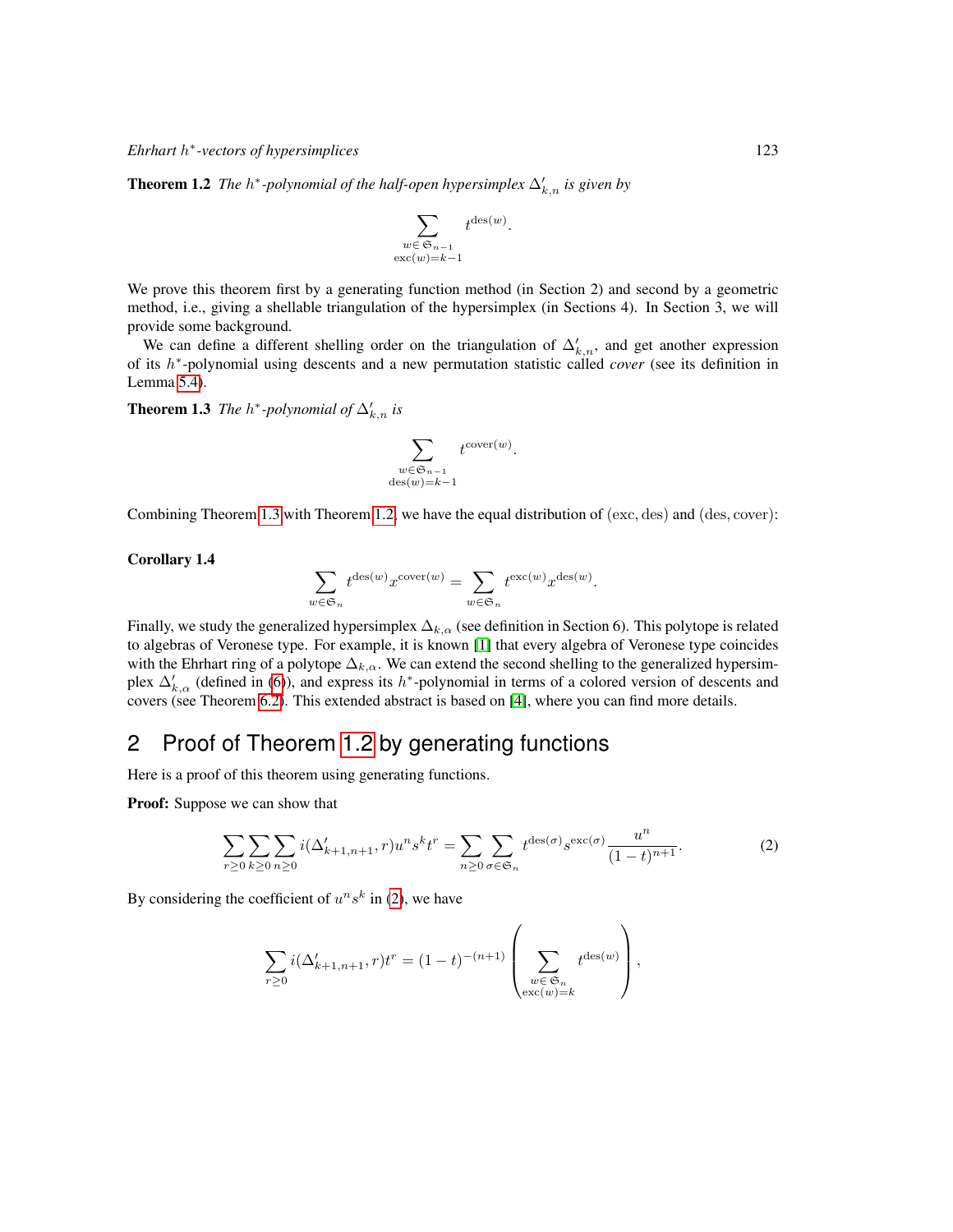which implies Theorem [1.2.](#page-1-1) By the following equation due to Foata and Han [\[2,](#page-11-8) Equation (1.15)],

$$
\sum_{n\geq 0} \sum_{\sigma \in \mathfrak{S}_n} t^{\mathrm{des}(\sigma)} s^{\mathrm{exc}(\sigma)} \frac{u^n}{(1-t)^{n+1}} = \sum_{r\geq 0} t^r \frac{1-s}{(1-u)^{r+1}(1-us)^{-r} - s(1-u)},
$$

we only need to show that

$$
\sum_{k\geq 0} \sum_{n\geq 0} i(\Delta'_{k+1,n+1}, r)u^n s^k = \frac{1-s}{(1-u)^{r+1}(1-us)^{-r} - s(1-u)}.
$$

By the definition of the half-open hypersimplex, we have, for any  $r \in \mathbb{Z}_{\geq 0}$ ,

$$
r\Delta'_{k+1,n+1} = \{(x_1,\ldots,x_n) \mid 0 \le x_1,\ldots,x_n \le r, rk+1 \le x_1+\cdots+x_n \le (k+1)r\},\
$$

if  $k > 0$ , and for  $k = 0$ ,

$$
r\Delta'_{1,n+1} = \{(x_1,\ldots,x_n) \mid 0 \le x_1,\ldots,x_n \le r, 0 \le x_1 + \cdots + x_n \le r\}.
$$

<span id="page-3-0"></span>So

$$
i(\Delta'_{k+1,n+1},r) = ([x^{kr+1}] + \dots + [x^{(k+1)r}]) \left(\frac{1-x^{r+1}}{1-x}\right)^n,
$$
\n(3)

if  $k > 0$ , and when  $k = 0$ , we have

<span id="page-3-1"></span>
$$
i(\Delta'_{1,n+1},r) = ([x^0] + [x] + \dots + [x^r]) \left(\frac{1 - x^{r+1}}{1 - x}\right)^n,
$$
\n(4)

where the notation  $[x^i]f(x)$  for some power series  $f(x)$  denotes the coefficient of  $x^i$  in  $f(x)$ . Notice that the case of  $k = 0$  is different from  $k > 0$  and  $i(\Delta'_{1,n+1}, r)$  is obtained by evaluating  $k = 0$  in [\(3\)](#page-3-0) plus an extra term  $[x^0]$   $\left(\frac{1-x^{r+1}}{1-x}\right)$  $\left(\frac{-x^{r+1}}{1-x}\right)^n$ . Since the coefficient of  $x^k$  of a function  $f(x)$  equals the constant term of  $\frac{f(x)}{x^k}$ , we have

$$
([x^{kr+1}] + \dots + [x^{(k+1)r}]) \left(\frac{1 - x^{r+1}}{1 - x}\right)^n = [x^0] \left(\frac{1 - x^{r+1}}{1 - x}\right)^n (x^{-kr-1} + \dots + x^{-(k+1)r})
$$

$$
= [x^{kr}] \left(\frac{1 - x^{r+1}}{1 - x}\right)^n (x^{-kr-1} + \dots + x^{-(k+1)r}) x^{kr}
$$

$$
= [x^{kr}] \frac{(1 - x^r)(1 - x^{r+1})^n}{(1 - x)^{n+1} x^r}.
$$

So we have, for  $k > 0$ ,

$$
\sum_{n\geq 0} i(\Delta'_{k+1,n+1}, r)u^n = \sum_{n\geq 0} [x^{kr}] \frac{(1-x^r)(1-x^{r+1})^n}{(1-x)^{n+1}x^r} u^n
$$
  

$$
= [x^{kr}] \frac{(1-x^r)}{(1-x)x^r} \sum_{n\geq 0} \left(\frac{(1-x^{r+1})u}{1-x}\right)^n
$$
  

$$
= [x^{kr}] \frac{x^r - 1}{x^r(u - ux^{r+1} - 1 + x)}.
$$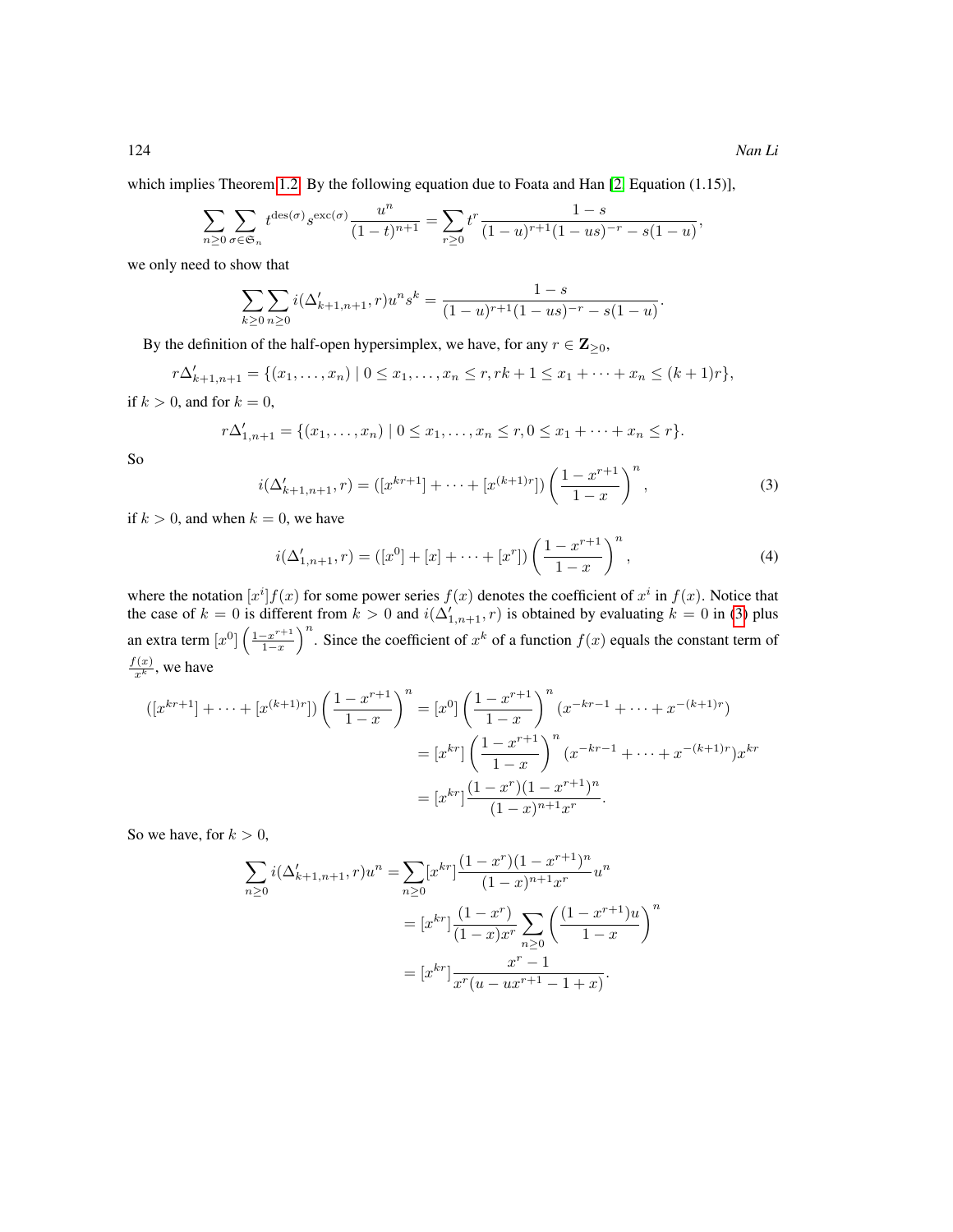For  $k = 0$ , based on the difference between [\(3\)](#page-3-0) and [\(4\)](#page-3-1) observed above, we have:

$$
\sum_{n\geq 0} i(\Delta'_{1,n+1}, r)u^n = \sum_{n\geq 0} [x^0] \frac{(1-x^r)(1-x^{r+1})^n}{(1-x)^{n+1}x^r} u^n + \sum_{n\geq 0} [x^0] \left(\frac{1-x^{r+1}}{1-x}\right)^n u^n
$$

$$
= \left( [x^0] \frac{x^r - 1}{x^r(u - ux^{r+1} - 1 + x)} \right) + \frac{1}{1-u}.
$$

So

$$
\sum_{k\geq 0} \sum_{n\geq 0} i(\Delta'_{k+1,n+1}, r)u^n s^k = \left(\sum_{k\geq 0} [x^{kr}] \frac{x^r - 1}{x^r(u - ux^{r+1} - 1 + x)} s^k\right) + \frac{1}{1 - u}.
$$

Let  $y = x^r$ . We have

$$
\sum_{k\geq 0}\sum_{n\geq 0}i(\Delta_{k+1,n+1}',r)u^ns^k=\sum_{k\geq 0}[x^{kr}]\frac{y-1}{y(u-uxy-1+x)}s^k+\frac{1}{1-u}.
$$

Expand  $\frac{y-1}{y(u-uxy-1+x)}$  in powers of x, we have

$$
\frac{y-1}{y(u-uxy-1+x)} = \frac{y-1}{y} \cdot \frac{1}{u-1-(uxy-x)}
$$

$$
= \frac{y-1}{y(u-1)} \cdot \frac{1}{1-\frac{x(uy-1)}{u-1}}
$$

$$
= \frac{1-y}{y(1-u)} \sum_{i\geq 0} \left(\frac{(1-uy)x}{1-u}\right)^i.
$$

Since we only want the coefficient of  $x^i$  such that r divides i, we get

$$
\frac{1-y}{y(1-u)}\sum_{j\geq 0} \left(\frac{(1-uy)x}{1-u}\right)^{rj} = \frac{1-y}{y(1-u)} \cdot \frac{1}{1 - \frac{(1-uy)^r x^r}{(1-u)^r}}
$$

$$
= \frac{1-y}{y(1-u)} \cdot \frac{(1-u)^r}{(1-u)^r - (1-uy)^r x^r}
$$

$$
= \frac{(1-u)^{r-1}(1-y)}{y(1-u)^r - y^2(1-yu)^r}.
$$

So

$$
\sum_{k\geq 0}\sum_{n\geq 0}i(\Delta_{k+1,n+1}',r)u^n s^k = \left(\sum_{k\geq 0} s^k [y^k] \frac{(1-u)^{r-1}(1-y)}{y(1-u)^r - y^2(1-yu)^r}\right) + \frac{1}{1-u}.
$$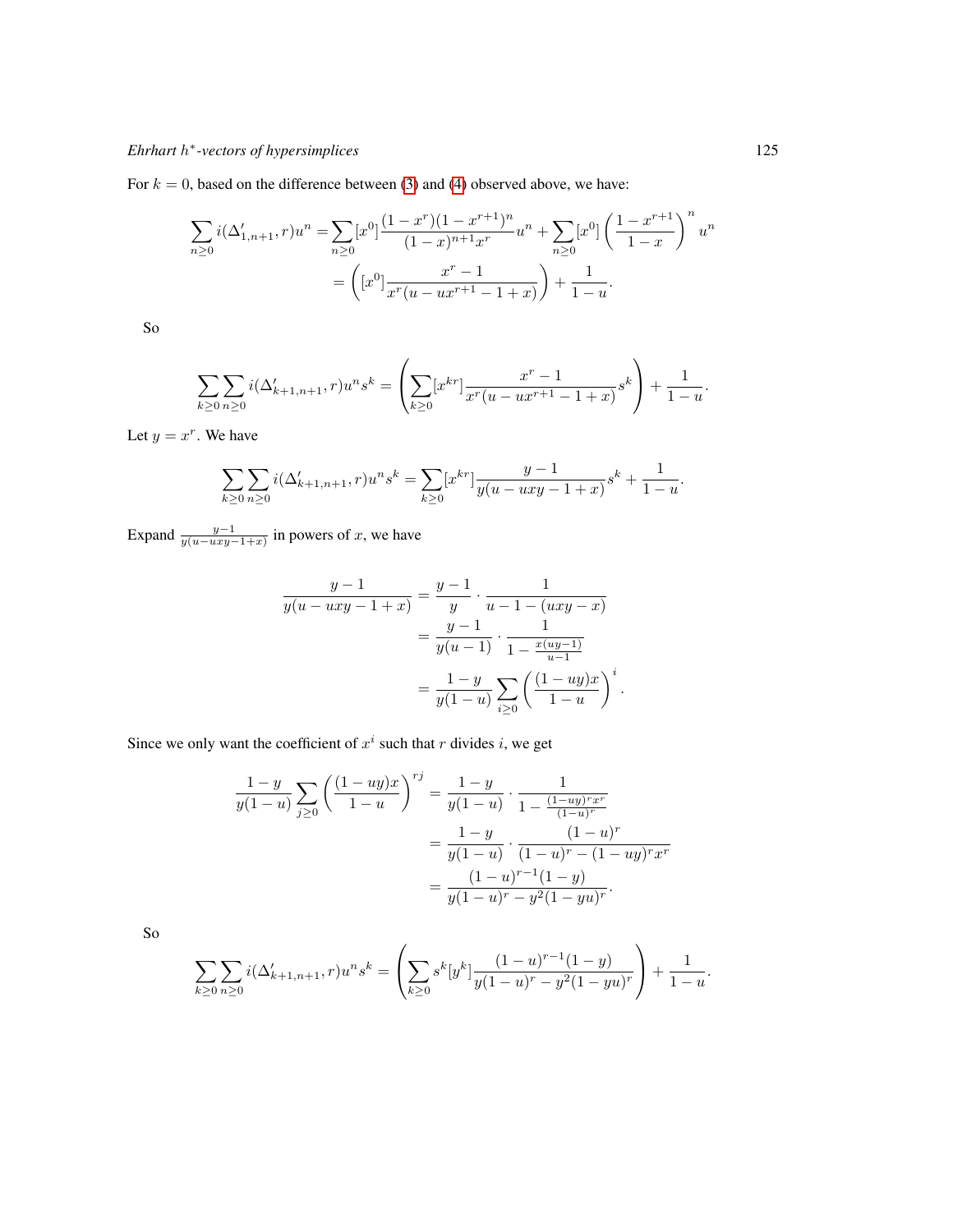To remove all negative powers of  $y$ , we do the following expansion

$$
\frac{(1-u)^{r-1}(1-y)}{y(1-u)^r - y^2(1-yu)^r} = \frac{1-y}{(1-u)y} \cdot \frac{1}{1 - \frac{y(1-yu)^r}{(1-u)^r}}
$$

$$
= \sum_{i\geq 0} \left(\frac{y^{i-1}(1-uy)^{ri}}{(1-u)^{ri+1}} - \frac{y^i(1-uy)^{ri}}{(1-u)^{ri+1}}\right)
$$

$$
= \frac{1}{1-u}y^{-1} + \text{ nonnegative powers of } y.
$$

Notice that  $\sum_{k\geq 0} s^k [y^k] \frac{(1-u)^{r-1}(1-y)}{y(1-u)^r - y^2(1-y)^2}$  $\frac{(1-u)}{y(1-u)^r-y^2(1-yu)^r}$  is obtained by taking the sum of nonnegative powers of y in  $(1-u)^{r-1}(1-y)$  $\frac{(1-u)}{y(1-u)^r-y^2(1-yu)^r}$  and replacing y by s. So

$$
\sum_{k\geq 0} s^k [y^k] \frac{(1-u)^{r-1} (1-y)}{y(1-u)^r - y^2 (1-yu)^r} = \frac{(1-u)^{r-1} (1-s)}{s(1-u)^r - s^2 (1-su)^r} - \frac{1}{s(1-u)}.
$$

Therefore,

$$
\sum_{k\geq 0} \sum_{n\geq 0} i(\Delta'_{k+1,n+1}, r)u^n s^k = \frac{(1-u)^{r-1}(1-s)}{s(1-u)^r - s^2(1-su)^r} - \frac{1}{s(1-u)} + \frac{1}{1-u}
$$

$$
= \frac{1-s}{(1-u)^{r+1}(1-us)^{-r} - s(1-u)}.
$$

### $\Box$

## 3 Background

## *3.1 Shellable triangulation and the* h ∗ *-polynomial*

Let Γ be a triangulation of an *n*-dimensional polytope P, and let  $\alpha_1, \ldots, \alpha_s$  be an ordering of the simplices (maximal faces) of Γ. We call  $(\alpha_1, \ldots, \alpha_s)$  a *shelling* of Γ [\[7\]](#page-11-5), if for each  $2 \le i \le s$ ,  $\alpha_i \cap (\alpha_1 \cup \cdots \cup \alpha_{i-1})$ is a union of facets  $((n - 1)$ -dimensional faces) of  $\alpha_i$ . For example, (ignore the letters A, B, and C for now)  $\Gamma_1$  is a shelling, while any order starting with  $\Gamma_2$  cannot be a shelling.



An equivalent condition (see e.g., [\[8\]](#page-11-9)) for a shelling is that every simplex has a *unique minimal non-face*, where by a "non-face", we mean a face that has not appeared in previous simplices. For example, for  $\alpha_2 \in \Gamma_1$ , the vertex A is its unique minimal non-face, while for  $\alpha_2 \in \Gamma_2$ , both B and C are minimal and have not appeared before  $\alpha_2$ . We call a triangulation with a shelling a *shellable triangulation*. Given a shellable triangulation  $\Gamma$  and a simplex  $\alpha \in \Gamma$ , define the *shelling number* of  $\alpha$  (denoted by  $\#(\alpha)$ ) to be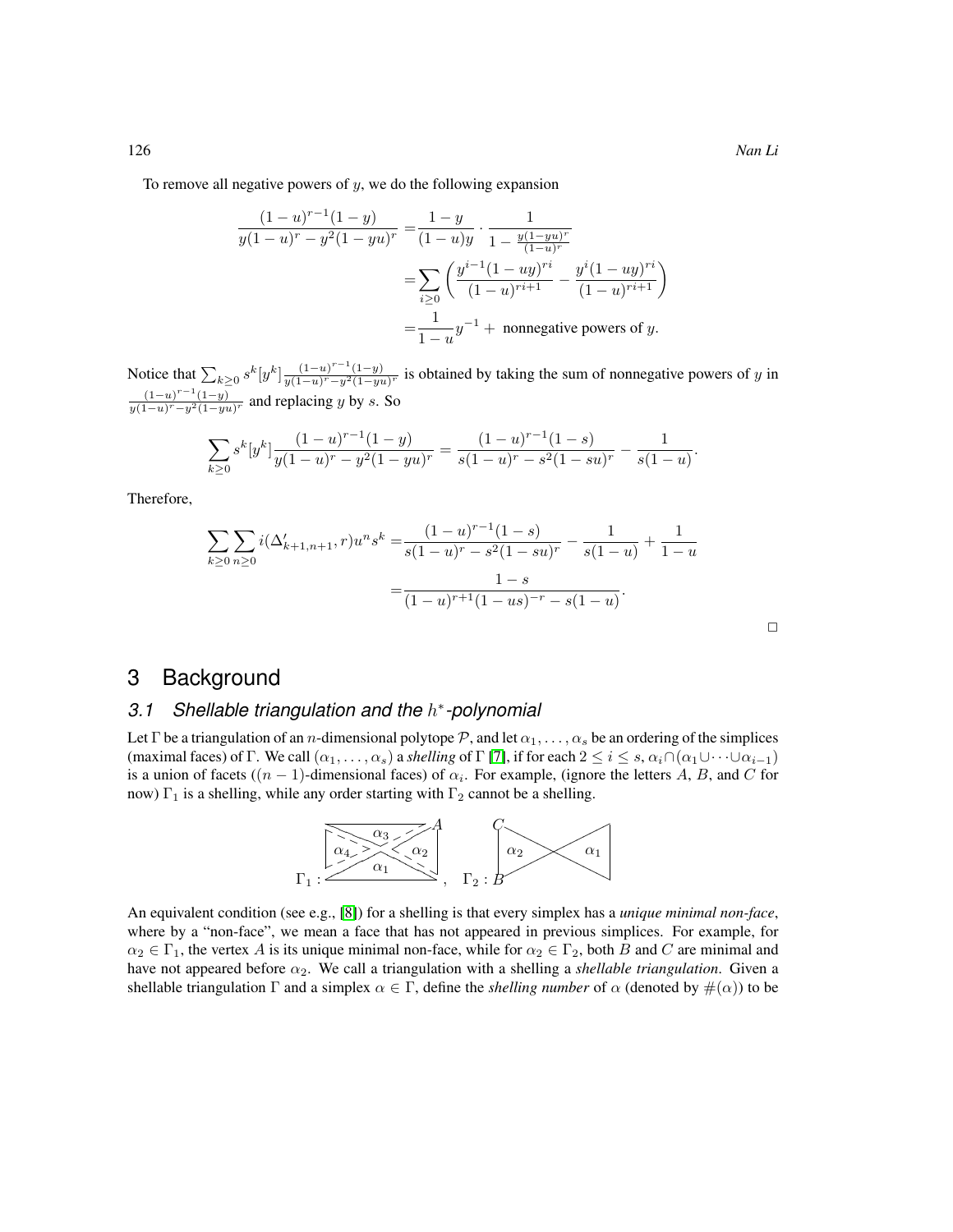the number of facets shared by  $\alpha$  and some simplex preceding  $\alpha$  in the shelling order. For example, in  $\Gamma_1$ , we have

$$
#(\alpha_1) = 0, \#(\alpha_2) = 1, \#(\alpha_3) = 1, \#(\alpha_4) = 2.
$$

The benefit of having a shelling order for Theorem [1.2](#page-1-1) comes from the following result.

Theorem 3.1 ([\[7\]](#page-11-5) Shelling and Ehrhart polynomial) *Let* Γ *be a unimodular shellable triangulation of an* n*-dimensional polytope* P*. Then*

<span id="page-6-2"></span>
$$
\sum_{r\geq 0} i(\mathcal{P}, r)t^r = \left(\sum_{\alpha \in \Gamma} t^{\#(\alpha)}\right) (1-t)^{-(n+1)}.
$$

#### *3.2 Excedances and descents*

Let  $w \in \mathfrak{S}_n$ . Define its *standard representation of cycle notation* to be a cycle notation of w such that the first element in each cycle is its largest element and the cycles are ordered with their largest elements increasing. We define the *cycle type* of w to be the composition of n:  $C(w) = (c_1, \ldots, c_k)$  where  $c_i$ is the length of the *i*th cycle in its standard representation. The *Foata map*  $F: w \to \hat{w}$  maps w to  $\hat{w}$ obtained from w by removing parentheses from the standard representation of  $w$ . For example, consider a permutation w:  $[5] \rightarrow [5]$  given by  $w(1) = 5$ ,  $w(2) = 1$ ,  $w(3) = 4$ ,  $w(4) = 3$  and  $w(5) = 2$  or in one line notation  $w = 51432$ . Its standard representation of cycle notation is (43)(521), so  $\hat{w} = 43521$ . The inverse Foata map  $F^{-1}$ :  $\hat{w} \to w$  allows us to go back from  $\hat{w}$  to w as follows: first insert a left parenthesis before every left-to-right maximum and then close each cycle by inserting a right parenthesis accordingly. In the example, the left-to-right maximums of  $\hat{w} = 43521$  are 4 and 5, so we get back (43)(521). Based on the Foata map, we have the following result for the equal distribution of excedances and descents.

**Theorem 3.2 (Excedances and descents)** *The number of permutations in*  $\mathfrak{S}_n$  *with* k *excedances equals the number of permutations in*  $\mathfrak{S}_n$  *with k descents.* 

#### *3.3 Triangulation of the hypersimplex*

We start from a unimodular triangulation  $\{t_w | w \in \mathfrak{S}_n\}$  of the hypercube, where

$$
t_w = \{(y_1, \ldots, y_n) \in [0,1]^n \mid y_{w_1} \leq y_{w_2} \leq \cdots \leq y_{w_n}\}.
$$

It is easy to see that  $t_w$  has the following  $n + 1$  vertices:  $v_0 = (0, \ldots, 0)$ , and  $v_i = (y_1, \ldots, y_n)$  given by  $y_{w_1} = \cdots = y_{w_{n-i}} = 0$  and  $y_{w_{n-i+1}} = \cdots = y_{w_n} = 1$ . It is clear that  $v_{i+1} = v_i + e_{w_{n-i}}$ . Now define the following map  $\phi$  ([\[6\]](#page-11-1),[\[5\]](#page-11-3)) that maps  $t_w$  to  $s_w$ , a simplex in  $\Delta_{k+1,n+1}$ , sending  $(y_1,\ldots,y_n)$  to  $(x_1, \ldots, x_n)$ , where

<span id="page-6-0"></span>
$$
x_i = \begin{cases} y_i - y_{i-1}, & \text{if } (w^{-1})_i > (w^{-1})_{i-1}, \\ 1 + y_i - y_{i-1}, & \text{if } (w^{-1})_i < (w^{-1})_{i-1}, \end{cases} \tag{5}
$$

where we set  $y_0 = 0$ . For each point  $(x_1, \ldots, x_n) \in s_w$ , set  $x_{n+1} = k+1-(x_1+\cdots+x_n)$ . Since  $v_{i+1}$ and  $v_i$  only differ in  $y_{w_{n-i}}$ , by [\(5\)](#page-6-0),  $\phi(v_i)$  and  $\phi(v_{i+1})$  only differ in  $x_{w_{n-i}}$  and  $x_{w_{n-i}+1}$ . More explicitly, we have

<span id="page-6-1"></span>**Lemma 3.3** *Denote*  $w_{n-i}$  *by* r. For  $\phi(v_i)$ *, we have*  $x_rx_{r+1} = 01$  *and for*  $\phi(v_{i+1})$ *, we have*  $x_rx_{r+1} = 0$ 10*. In other words, from*  $\phi(v_i)$  to  $\phi(v_{i+1})$ *, we move a* 1 *from the*  $(r + 1)$ *th coordinate forward by one coordinate.*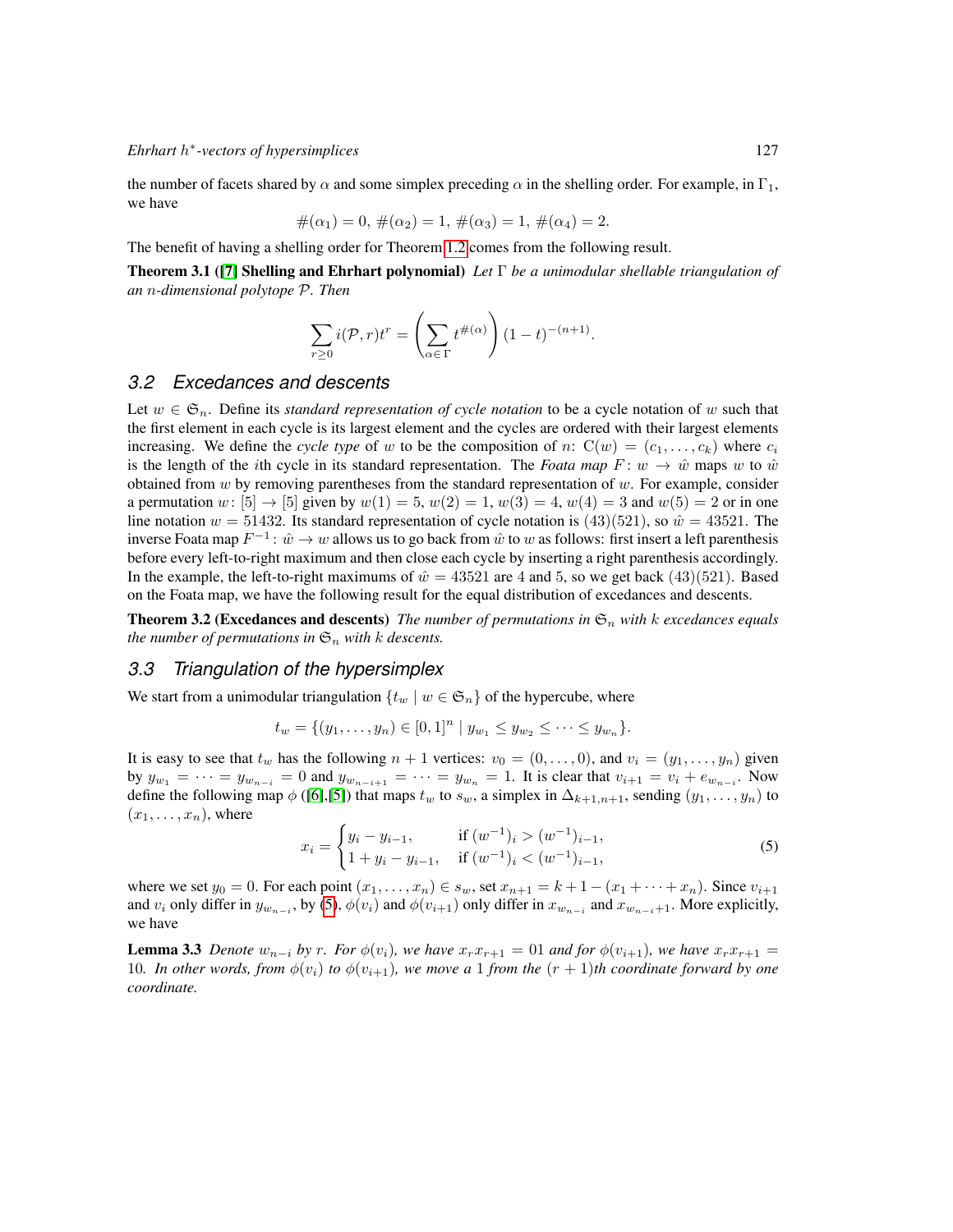**Proof:** First, we want to show that for  $\phi(v_i)$ , we have  $x_r = 0$  and  $x_{r+1} = 1$ . We need to look at the segment  $y_{r-1}y_r y_{r+1}$ , of  $v_i$ . We know that  $y_r = 0$ , so there are four cases for  $y_{r-1}y_r y_{r+1}$ : 000, 001, 100, 101. If  $y_{r-1}y_r y_{r+1} = 000$  for  $v_i$ , then  $y_{r-1}y_r y_{r+1} = 010$  for  $v_{i+1}$ . Therefore,  $w_{r-1}^{-1} < w_r^{-1} > w_{r+1}^{-1}$ . Then by [\(5\)](#page-6-0), we have  $x_rx_{r+1} = 01$ . Similarly, we can check in the other three cases that  $x_rx_{r+1} = 01$ . for  $\phi(v_i)$ .

Similarly, we can check the four cases for  $y_{r-1}y_ry_{r+1}$ : 010, 011, 110, 111 in  $\phi(v_{i+1})$  and get  $x_rx_{r+1} =$ 10 in all cases.  $\Box$ 

Let  $\text{des}(w^{-1}) = k$ . It follows from Lemma [3.3](#page-6-1) that the sum of the coordinates  $\sum_{i=1}^{n} x_i$  for each vertex  $\phi(v_i)$  of  $s_w$  is either k or  $k + 1$ . So we have the triangulation [\[6\]](#page-11-1) of the hypersimplex  $\Delta_{k+1,n+1}$ :  $\Gamma_{k+1,n+1} = \{ s_w \mid w \in \mathfrak{S}_n, \, \text{des}(w^{-1}) = k \}.$ 

Now we consider a graph  $G_{k+1,n+1}$  on the set of simplices in the triangulation of  $\Delta_{k+1,n+1}$ . There is an edge between two simplices  $s$  and  $t$  if and only if they are adjacent (they share a common facet). We can represent each vertex of  $G_{k+1,n+1}$  by a permutation and describe each edge of  $G_{k+1,n+1}$  in terms of permutations [\[5\]](#page-11-3). We call this new graph  $\Gamma_{k+1,n+1}$ . It is clear that  $\Gamma_{k+1,n+1}$  is isomorphic to  $G_{k+1,n+1}$ .

**Proposition 3.4 ([\[5,](#page-11-3) Lemma 6.1 and Theorem 7.1])** *The graph*  $\Gamma_{k+1,n+1}$  *can be described as follows: its vertices are permutations*  $u = u_1 \dots u_n \in \mathfrak{S}_n$  *with*  $\text{des}(u^{-1}) = k$ *. There is an edge between*  $u$  *and*  $v$ *, if and only if one of the following two holds:*

- *1. (type one edge)*  $u_i u_{i+1} \neq \pm 1$  *for some*  $i \in \{1, ..., n-1\}$ *, and v is obtained from u by exchanging*  $u_i, u_{i+1}.$
- *2. (type two edge)*  $u_n \neq 1, n$ , and v is obtained from u by moving  $u_n$  to the front of  $u_1$ , i.e.,  $v =$  $u_nu_1 \ldots u_{n-1}$ *; or this holds with u and v switched.*

**Example 3.5** *Here is the graph*  $\Gamma_{3,5}$  *for*  $\Delta'_{3,5}$ *.* 

<span id="page-7-0"></span>

*In the above graph, the edge*  $\alpha$  *between*  $u = 2413$  *and*  $v = 4213$  *is a type one edge with*  $i = 1$ *, since* 4 − 2 6= ±1 *and one is obtained from the other by switching* 2 *and* 4*; the edge* β *between* u = 4312 *and*  $v = 2431$  *is a type two edge, since*  $u_4 = 2 \neq 1, 4$  *and*  $v = u_4u_1u_2u_3$ *. The dotted line attached to a simplex* s *indicates that* s *is adjacent to some simplex* t *in* ∆2,5*. Since we are considering the half-open hypersimplices, the common facet* s ∩ t *is removed from* s*.*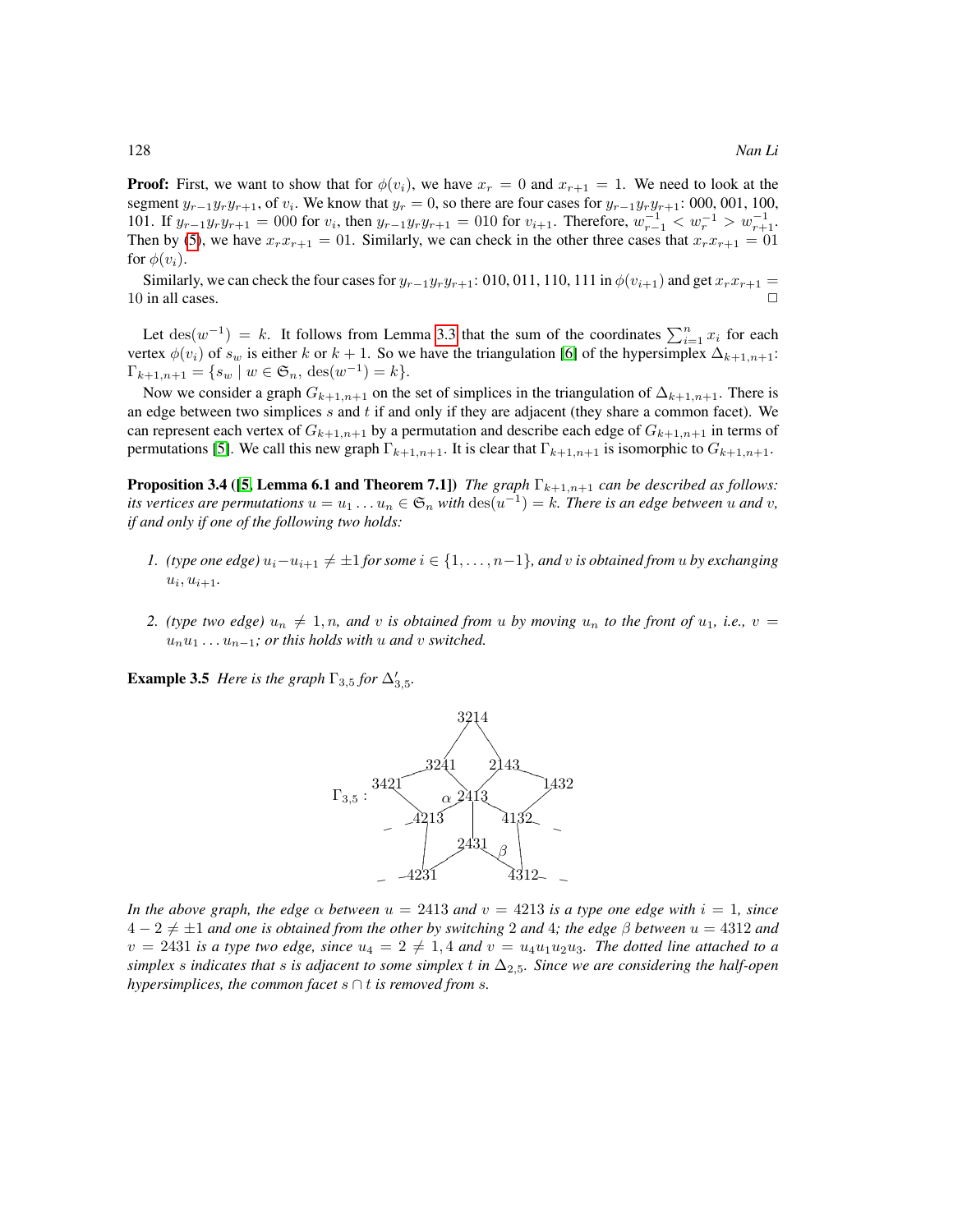# 4 Proof (outline) of Theorem [1.2](#page-1-1) by a shellable triangulation

We want to show that the  $h^*$ -polynomial of  $\Delta'_{k+1,n+1}$  is

$$
\sum_{\substack{w \in \mathfrak{S}_n \\ \text{exc}(w)=k}} t^{\text{des}(w)}.
$$

Compare this to Theorem [3.1:](#page-6-2) if  $\Delta'_{k+1,n+1}$  has a shellable unimodular triangulation  $\Gamma_{k+1,n+1}$ , then its  $h^*$ -polynomial is

$$
\sum_{\alpha \in \Gamma_{k+1,n+1}} t^{\#(\alpha)}.
$$

We will define a shellable unimodular triangulation  $\Gamma_{k+1,n+1}$  for  $\Delta'_{k+1,n+1}$ , label each simplex  $\alpha \in$  $\Gamma_{k+1,n+1}$  by a permutation  $w_\alpha \in \mathfrak{S}_n$  with  $\mathrm{exc}(w_\alpha) = k$ . Then show that  $\#(\alpha) = \mathrm{des}(w_\alpha)$ .

We start from the triangulation  $\Gamma_{k+1,n+1}$  studied in Section 3.3. By Proposition [3.4,](#page-7-0) each simplex is labeled by a permutation  $u \in \mathfrak{S}_n$  with  $\text{des}(u^{-1}) = k$ . Based on the Foata map defined in Section 3.2, we can use a sequence of maps and get a graph  $S_{k+1,n+1}$  with vertices being permutations in  $\mathfrak{S}_n$  with k excedances. Applying the above maps to vertices of  $\Gamma_{k+1,n+1}$ , we call the new graph  $S_{k+1,n+1}$ . We will define the shelling order on the simplices in the triangulation by orienting each edge in the graph  $S_{k+1,n+1}$ . If we orient an edge  $(u, v)$  such that the arrow points to u, then in the shelling, let the simplex labeled by u be after the simplex labeled by v. We can orient each edge of  $S_{k+1,n+1}$  such that the directed graph is acyclic. This digraph therefore defines a partial order on the simplices of the triangulation. We can prove that any linear extension of this partial order gives a shelling order. Given any linear extension obtained from the digraph, the shelling number of each simplex is the number of incoming edges. Let  $w_{\alpha}$ be the permutation in  $S_{k+1,n+1}$  corresponding to the simplex  $\alpha$ . Then we can show that for each simplex, its number of incoming edges equals des( $w_\alpha$ ). We will leave out the details here.

# 5 Proof of Theorem [1.3:](#page-2-0) second shelling

We want to show that the  $h^*$ -polynomial of  $\Delta'_{k+1,n+1}$  is also given by

$$
\sum_{\substack{w \in \mathfrak{S}_n \\ \operatorname{des}(w)=k}} t^{\operatorname{cover}(w)},
$$

we will define cover in a minute. Compare this to Theorem [3.1:](#page-6-2) if  $\Delta'_{k+1,n+1}$  has a shellable unimodular triangulation  $\Gamma_{k+1,n+1}$ , then its h<sup>\*</sup>-polynomial is

$$
\sum_{\alpha \in \Gamma_{k+1,n+1}} t^{\#(\alpha)}
$$

.

Similar to the proof of Theorem [1.2,](#page-1-1) we will define shellable unimodular triangulation for  $\Delta'_{k+1,n+1}$ , but this shelling is different from the one we use for Theorem [1.2.](#page-1-1) Label each simplex  $\alpha \in \Gamma_{k+1,n+1}$  by a permutation  $w_{\alpha} \in \mathfrak{S}_n$  with  $\text{des}(w_{\alpha}) = k$ . Then show that  $\#(\alpha) = \text{cover}(w_{\alpha})$ .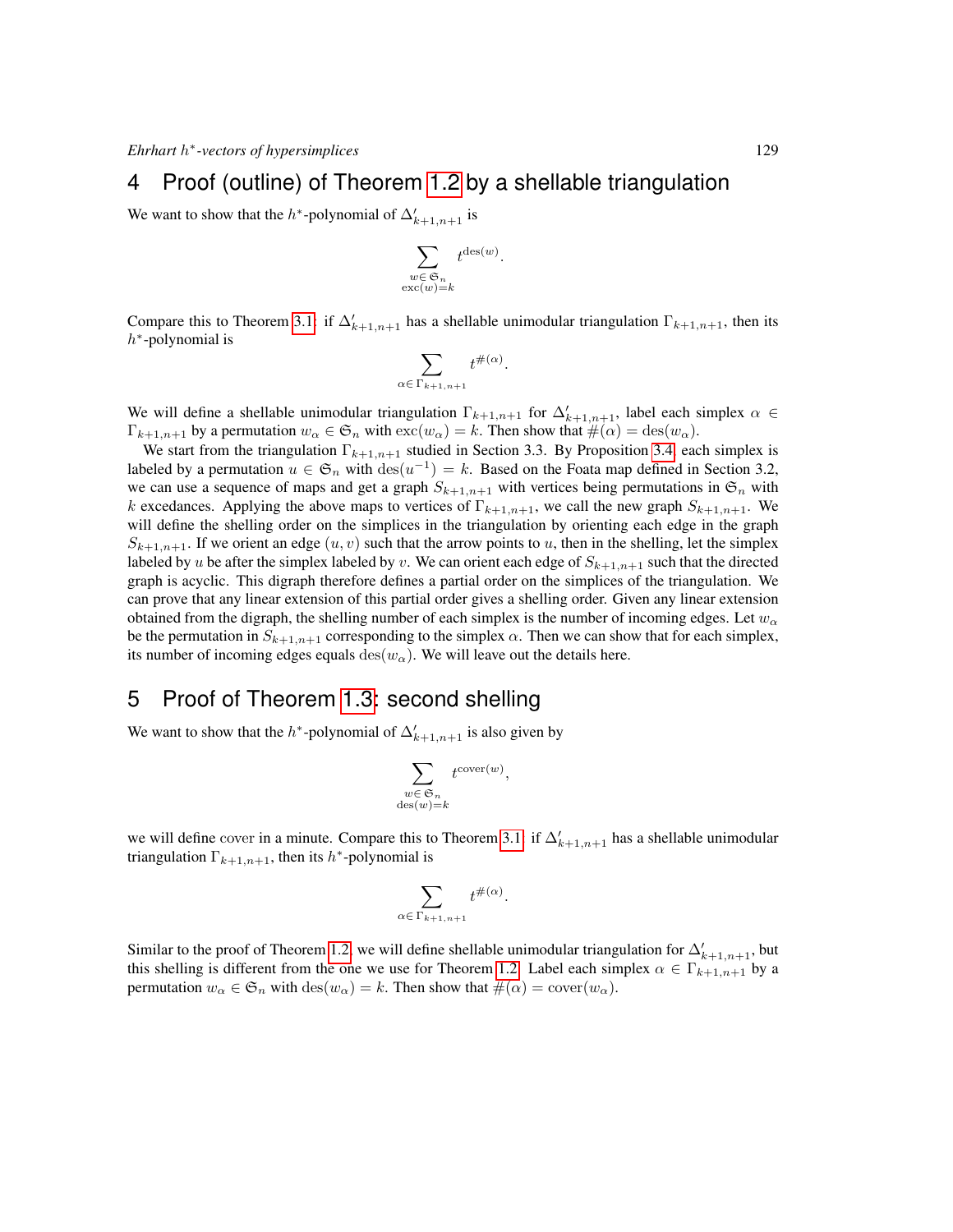We start from the graph  $\Gamma_{k+1,n+1}$  studied in Section 3.3. Define a graph  $M_{k+1,n+1}$  such that  $w \in$  $V(M_{k+1,n+1})$  if and only if  $w^{-1} \in V(\Gamma_{k+1,n+1})$  and  $(w,u) \in E(M_{k+1,n+1})$  if and only if  $(w^{-1},u^{-1}) \in$  $E(\Gamma_{k+1,n+1})$ . By Proposition [3.4,](#page-7-0) we have

$$
V(M_{k+1,n+1}) = \{ w \in \mathfrak{S}_n \mid \text{des}(w) = k \},
$$

and  $(w, u) \in E(M_{k+1,n+1})$  if and only if w and u are related in one of the following ways:

- 1. type one: exchanging the letters i and  $i + 1$  if these two letters are not adjacent in w and u
- 2. type two: one is obtained by subtracting 1 from each letter of the other (1 becomes  $n 1$ ).

Now we want to orient the edges of  $M_{k+1,n+1}$  to make it a digraph. Consider  $e = (w, u) \in E(M_{k+1,n+1})$ .

- 1. if e is of type one, and i is before  $i + 1$  in w, i.e.,  $inv(w) = inv(u) 1$ , then orient the edge as  $w \leftarrow u.$
- 2. if edge  $(w, u)$  is of type two, and v is obtained by subtracting 1 from each letter of u (1 becomes  $n - 1$ ), then orient the edge as  $w \leftarrow u$ .

**Example 5.1** *Here is the directed graph*  $M_{3,5}$  *for*  $\Delta'_{3,5}$ *:* 



**Lemma 5.2** *There is no cycle in the directed graph*  $M_{k+1,n+1}$ *.* 

Therefore,  $M_{k+1,n+1}$  defines a poset on  $V(M_{k+1,n+1})$  and  $M_{k+1,n+1}$  is the Hasse diagraph of the poset, which we still denote as  $M_{k+1,n+1}$ .

For an element in the poset  $M_{k+1,n+1}$ , the larger its rank is, the further its corresponding simplex is from the origin. More precisely, notice that each  $v = (x_1, \ldots, x_n) \in V_{k+1,n+1} = \Delta_{k+1,n+1} \cap \mathbb{Z}^n$ has  $|v| = \sum_{i=1}^{n} x_i = k$  or  $k+1$ . For  $u \in M_{k+1,n+1}$ , by which we mean  $u \in V(M_{k+1,n+1})$ , define  $A_u = #{v$  is a vertex of the simplex  $s_{u^{-1}} | |v| = k + 1}.$ 

**Proposition 5.3** *Let*  $w > u$  *in the above poset*  $M_{k+1,n+1}$ *. Then*  $A_w \geq A_u$ *.* 

This proposition follows from a lemma proving that  $A_u = u_n$ , and the definition of the two types of directed edges.

<span id="page-9-0"></span>We define the *cover* of a permutation  $w \in M_{k+1,n+1}$  to be the number of permutations  $v \in M_{k+1,n+1}$ it covers, i.e., the number of incoming edges of w in the graph  $M_{k+1,n+1}$ . From the above definition, we have the following, (in the half-open setting):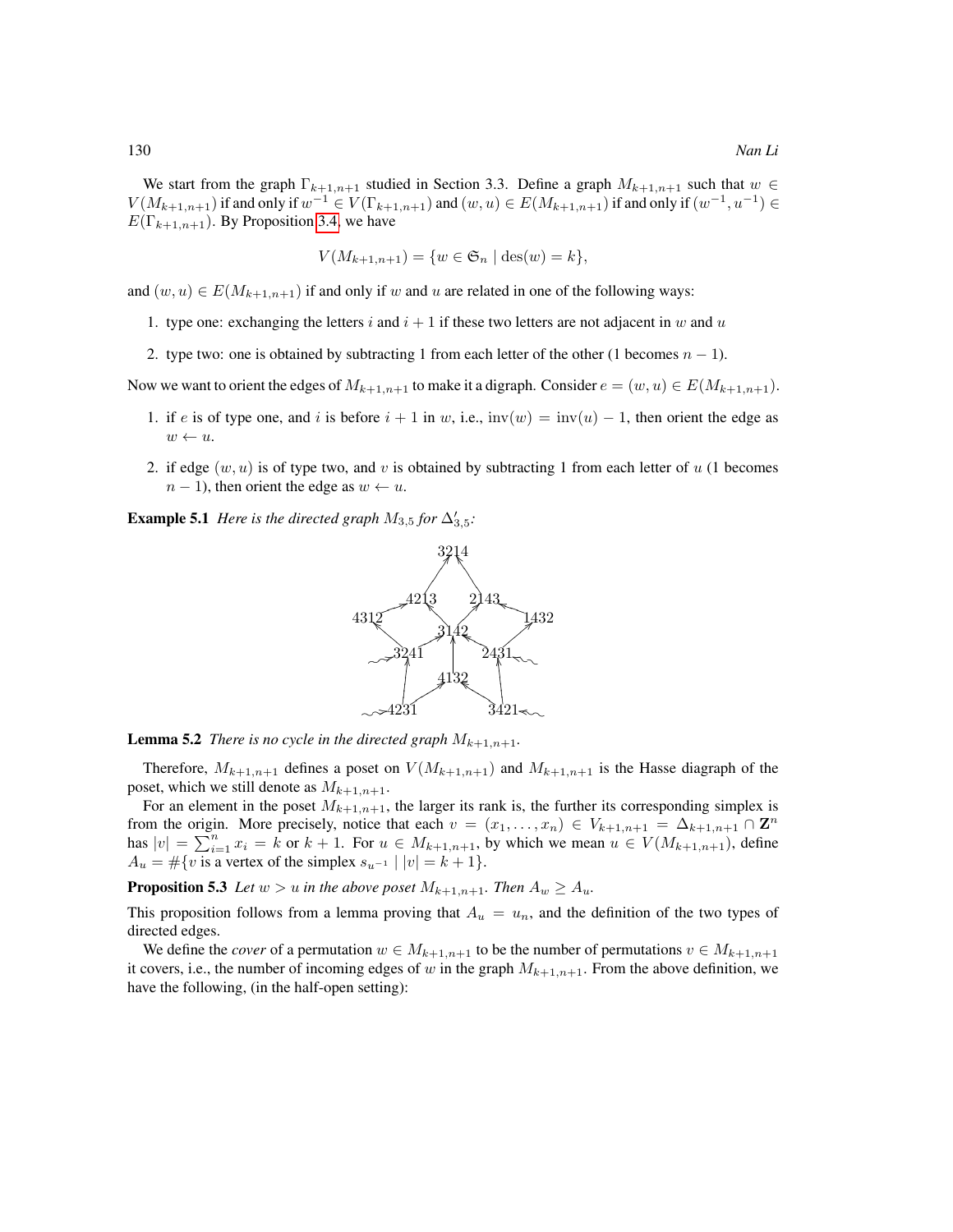*Ehrhart* h ∗ *-vectors of hypersimplices* 131

**Lemma 5.4** *1.* If  $w_1 = 1$ , then  $\text{cover}(w) = #\{i \in [n-1] \mid (w^{-1})_i + 1 < (w^{-1})_{i+1}\}$ ;

2. if  $w_1 \neq 1$ , then  $\text{cover}(w) = \#\{i \in [n-1] \mid (w^{-1})_i + 1 < (w^{-1})_{i+1}\} + 1$ .

<span id="page-10-2"></span>Proposition 5.5 *Any linear extension of the above ordering gives a shelling order on the triangulation of*  $\Delta'_{k+1,n+1}$ .

It is clear that the shelling number of the simplex corresponding to  $w$  is cover $(w)$ . Then by Theorem [3.1](#page-6-2) and Proposition [5.5,](#page-10-2) we have a proof of Theorem [1.3.](#page-2-0)

# 6 The  $h^*$ -polynomial for generalized half-open hypersimplex

We want to extend Theorem [1.3](#page-2-0) to the hyperbox  $B = [0, a_1] \times \cdots \times [0, a_n]$ . Write  $\alpha = (a_1, \ldots, a_n)$ ,  $a_i \in \mathbb{Z}_{>0}$  and define the generalized half-open hypersimplex as

$$
\Delta'_{k,\alpha} = \{(x_1, \dots, x_n) \mid 0 \le x_i \le a_i; k-1 < x_1 + \dots + x_n \le k\}.\tag{6}
$$

Note that the above polytope is a multi-hypersimplex studied in [\[5\]](#page-11-3). For a nonnegative integral vector  $\beta = (b_1, \ldots, b_n)$ , let  $C_\beta = \beta + [0, 1]^n$  be the cube translated from the unit cube by the vector  $\beta$ . We call  $β$  the *color* of  $C_β$ .

We extend the triangulation of the unit cube to  $B$  by translation and assign to each simplex in  $B$  a *colored permutation*

<span id="page-10-0"></span>
$$
w_{\beta} \in \mathfrak{S}_{\alpha} = \{ w \in \mathfrak{S}_n \mid b_i < a_i, i = 1, \dots, n \}.
$$

Let  $F_i = \{x_i = 0\} \cap [0, 1]^n$  for  $i = 1, \ldots, n$ . Define the *exposed facets* for the simplex  $s_{u^{-1}}$  in  $[0, 1]^n$ to be  $\text{Expose}(u) = \{i \mid s_{u^{-1}} \cap F_i \text{ is a facet of } s_{u^{-1}}\}.$ 

We can compute  $\text{Expose}(u)$  explicitly as follows.

**Lemma 6.1** *Set*  $u_0 = 0$ *. Then*  $\text{Expose}(u) = \{i \in [n] \mid u_{i-1} + 1 = u_i\}$ .

Now we want to extend the second shelling on the unit cube to the larger rectangle. In this extension,  $F_i$  will be removed from  $C_\beta$  if  $b_i \neq 0$ . Therefore, for the simplex  $s_{w_\beta}$ , we will remove the facet  $F_i \cap s_{w_\beta}$ for each  $i \in \text{Expose}(w) \cap \{i \mid b_i \neq 0\}$  as well as the cover $(w_\beta)$  facets for neighbors within  $C_\beta$ . We call this set  $\text{Expose}(w) \cap \{i \mid b_i \neq 0\}$  the *colored exposed facet (cef)*, denoted by cef( $w_\beta$ ), for each colored permutation  $w_{\beta} = (w, \beta)$ .

Based on the above extended shelling, with some modifications of Proposition [5.5,](#page-10-2) we can show that the above order is a shelling order. Then, by Theorem [3.1](#page-6-2) and the fact that the shelling number for  $w_\beta$  is  $\text{cover}(w_{\beta}) + \text{cef}(w_{\beta})$ , we have the following theorem.

**Theorem 6.2** *The*  $h^*$ -polynomial for  $\Delta'_{k,\alpha}$  is

<span id="page-10-1"></span>
$$
\sum_{\substack{w_{\beta} \in \mathfrak{S}_{\alpha} \\ \deg(w) + |\beta| = k-1}} t^{\text{cover}(w_{\beta}) + \text{cef}(w_{\beta})}.
$$

We have some interesting identities about exc, des, cover and Expose.

**Proposition 6.3** *For any*  $k \in [n-1]$ *, we have* 

*1.*  $\#\{w \in \mathfrak{S}_n \mid \text{exc}(w) = k, \text{des}(w) = 1\} = {n \choose k+1}.$